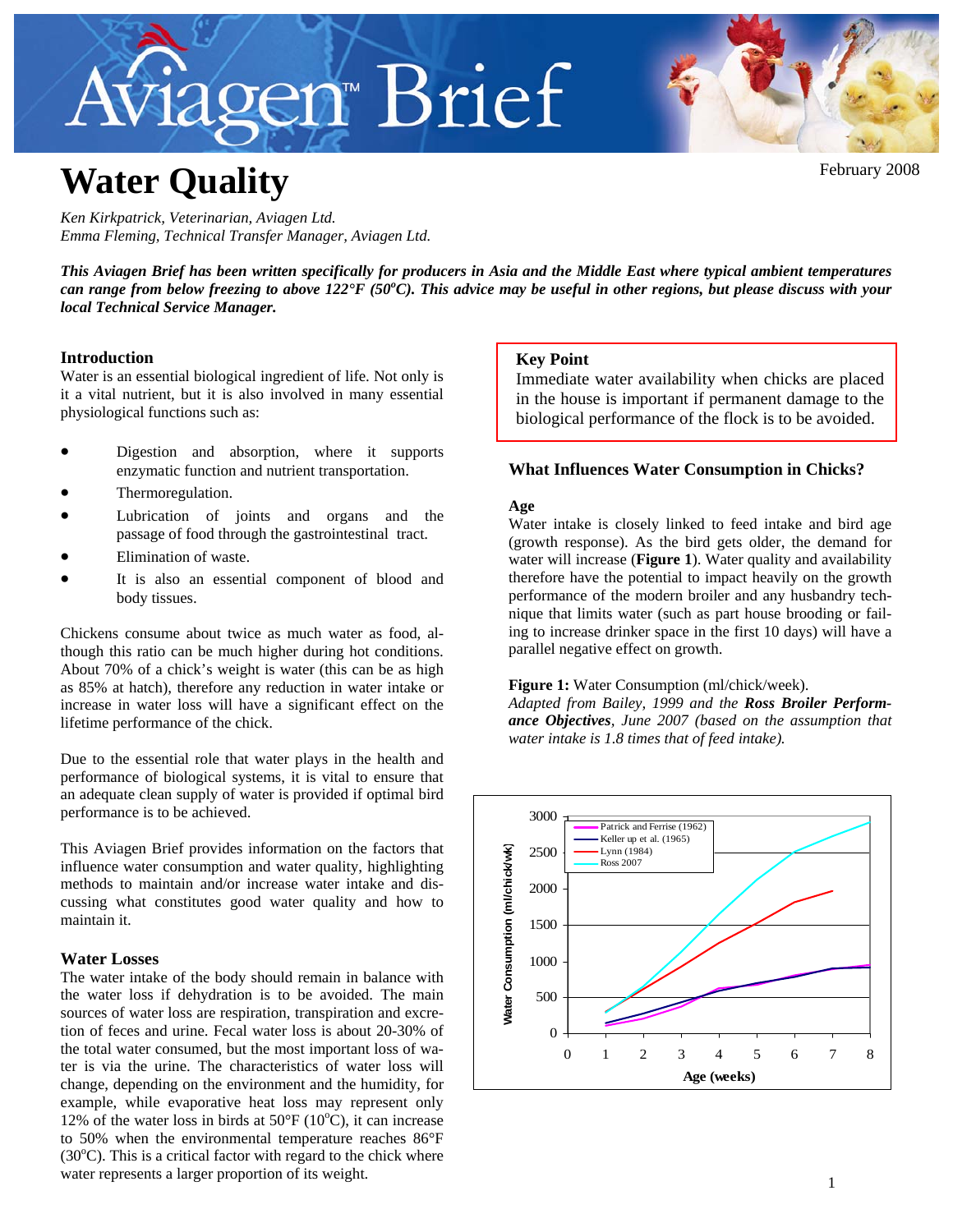#### **Sex**

The sex of the bird will also affect water intake. The water intake of males will be greater than that of females from the first week of life. Water:feed ratio is also higher in males than in females. Adipose tissue differences between the sexes explain these differences in water intake (females being fatter than males; fat has a lower water content than protein).

### **Environmental Temperature**

Environmental temperature can impact heavily on water intake (**Figure 2**). The water intake of chickens is approximately double that of feed intake (1.8:1, at a temperature of 70°F (21°C) in bell drinkers). However, in heat-stressed birds this level will be increased. A chicken's water intake will increase by 6-7% for each degree above  $70^{\circ}$ F ( $21^{\circ}$ C), (NRC, 1994).

**Figure 2:** Effect of Environmental Temperature on Water Intake. *(Based on daily feed consumption defined in the Ross Broiler Performance Objectives, June 2007 and the assumption that water intake increases by 3.33% per <sup>o</sup> F increase in temperature [6% per <sup>o</sup> C] , Singleton, 2004).* 



It is strongly recommended that each house has a water meter installed and that accurate daily records of water intake are maintained.

#### **KEY POINTS**

- Increases in water intake will occur with age and environmental temperature.
- Water availability must reflect these changes if performance is not to be restricted.
- Each house should be fitted with a water meter.

#### **Water Temperature**

With the exception of water used for vaccination, little thought is given to the temperature of the water presented routinely to birds. Stored water tends to be at a similar temperature to that of its environment. This is not significant in cold climates, but in hot climates water consumption will be reduced as the water temperature increases. Work by Beker and Teeter (1994) found the preferred water temperature of birds to be around  $50^{\circ}F(10^{\circ}C)$ , with water temperatures of 80°F (26.7°C) and above leading to significant reductions in

water consumption and daily weight gain. It is therefore important to regularly monitor water temperature. If it regularly exceeds  $75^{\circ}F(24^{\circ}C)$ , then thought should be given to developing methods of cooling water temperature in hot weather. This may involve running the drinker supply pipes through a cool pad reservoir or even across the face of the cool pad airflow.

Positioning the water tank and supply pipes underground will also help to protect the water from the ambient air temperature, keeping it cool. Pipes and tanks that are exposed to the sun should be insulated and shaded to prevent heat gain. It is also good practice to flush the drinker lines at regular intervals in hot weather to keep the water as cool as possible.

For vaccination the target water temperature should be  $\leq 68^{\circ}$ F  $(<20$ <sup>o</sup>C). In hot weather this can be achieved through theaddition of ice to the storage tank before vaccination commences. It is important to ensure that all the ice is melted before addition of the vaccine to prevent non-uniform mixing.

#### **Drinking Systems**

In most modern broiler units nipple drinkers are the system of choice, these have the advantage of reducing disease spread, providing cleaner water and reducing the labor requirements for clean out. However, good management is necessary for the proper operation of nipple drinker systems. Management factors that influence water intake in such systems are water line height (birds should lift their heads to reach the nipple drinker which should be higher than the birds' back to prevent bumping and leakage, see **Figure 3**, page 3), water line maintenance (regular flushing and cleaning), drinker line location and water pressure.

Nipple flow rate will also influence water consumption and should be checked regularly against the manufacturer's recommendation. The flow rate should be correct in all drinker lines throughout their entire length. For young chicks water pressure (and hence flow rate) should be low. Pressure should be gradually increased with age and weight so that water flow is increased as birds get older in accordance with demand. As a general rule, water pressure should be adjusted so that there is a flow rate of at least 60ml/min available from each nipple. To achieve good performance the nipple lines should be controlled to meet the birds' requirement rather than to simply protect the litter. In general, the systems with higher flow rates produce better growth rates by increasing both feed and water consumption, but water leakage and litter deterioration is more likely.

The negative growth impact of low nipple flow rates is most commonly seen in birds growing to higher weights (>2kg), where the increased water demand cannot be met and feed intake is reduced. The effect of low nipple flow rates is even clearer if the stocking density is increased and the bird:nipple or bird:drinker ratio is high. As a useful guide, the Lott equation to calculate static weekly flow: **(weeks of age)\* 7 + 20ml/min** may be a helpful reference.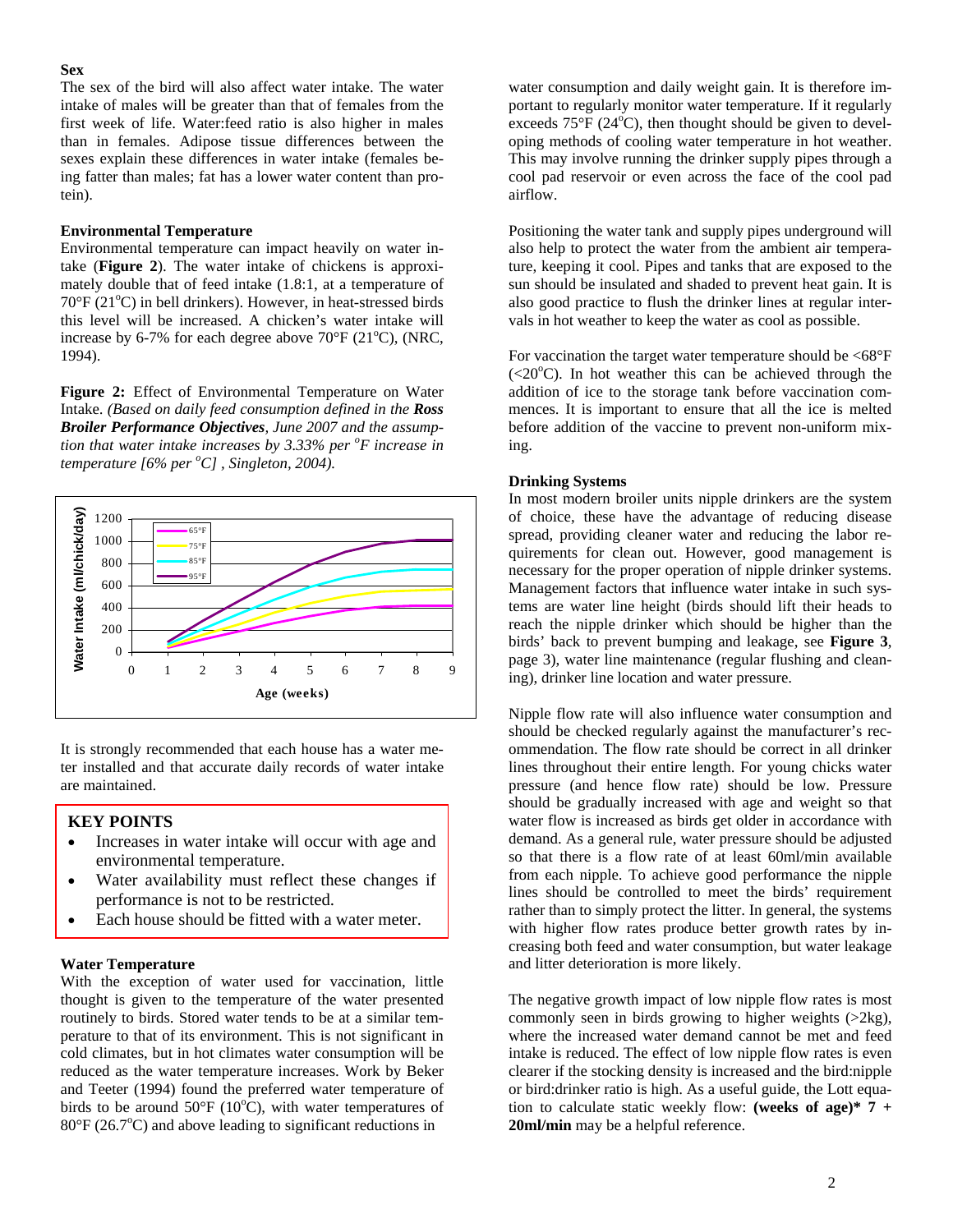Where bell drinkers are the system of choice, drinkers should be cleaned daily to prevent the build up of organic matter. Height should be adjusted so that the base of the drinker is level with the broiler's back from 18 days onward (**Figure 3**)

**Figure 3**: Drinker Height of Bell and Nipple Type Drinkers

#### **Nipple Drinker Height Adjustment**



**Height of Bell Type Drinkers** 



No matter what drinker system is installed, the provision of adequate drinker space is essential if water intake is not to be reduced. As a guide, 83 nipples or 8 bell drinkers per 1000 birds should be provided post-brooding. Where ambient temperatures and/or heavier liveweights (>2kg) are used, drinker space should be increased by up to 50% of these guidelines.

# **KEY POINTS**

- In most broiler units nipple drinkers are the system of choice. Good management of these systems is critical with water line maintenance, drinker line location, water pressure and nipple flow rate all affecting water intake.
- Regardless of the water system in place, drinker height and provision of adequate drinking space is critical.

#### **Feed Effect on Water Intake**

Any nutrient that promotes mineral excretion through the kidneys also promotes increased water consumption. Therefore, excess minerals in feed or water above nutritional requirements will lead to an increase in water intake. This is also true for high protein diets where any protein not used for protein synthesis is deaminated and excreted in the urine. This energy-demanding process is associated with an increase in water loss.

In particular, the presence of inorganic elements such as sodium (Na), potassium (K), and chloride (Cl) will be associated with increased water consumption and wetter droppings. A moderate increase in dietary sodium is not normally a problem where birds have access to low sodium drinking water; they will increase the water intake if the diet is high in salt and excrete the excess. However, in areas where water sodium levels are elevated, it is important to factor this added supply into practical diet formulation, otherwise unevenness and poor growth rate will occur. Recent Ross nutritional specifications specify 0.16–0.23% sodium in broiler diets. These reflect total sodium intake and therefore any contribution from the water should be included.

The dietary requirement for potassium is low, 0.4–0.9% being adequate, levels of intake above this may, however, have a thirst-inducing effect, increasing fecal moisture. This is normally seen where soya is used as the single protein source to provide high protein starter diets. However, in the past, in Northern Europe, molasses feed additives contributed to this effect. The general standard should be to control dietary potassium to a total intake of <0.9%, however, under conditions of heat stress dietary levels of potassium may need to be increased to 1.5–2.0% due to increased renal excretion.

Chloride levels should equal sodium levels (0.16–0.23%). The total chloride level is generally constrained by delivering a proportion of the sodium requirement as sodium bicarbonate rater than as salt (sodium chloride). Deficiency states are uncommon.

#### **Water Quality**

A supply of clean, uncontaminated water should be freely available to the birds at all times. However, depending on the source, the water supplied to the birds may contain excessive amounts of various minerals or be contaminated with bacteria. Acceptable levels of minerals and organic matter in the water supply are given in **Table 1** (page 4).

# **KEY POINTS**

- Excess levels of some inorganic elements such as Na, K and Cl will increase water intake and the occurrence of wetter droppings.
- Dietary levels of these elements should be in line with Aviagen nutritional recommendations.

Regular assessments of water quality are necessary for monitoring microbial load and mineral content. The water supply should be checked for the level of calcium salts (hardness), salinity and nitrates. After cleaning out and prior to chick delivery, water should be sampled for bacterial contamination at source, from storage tanks and from drinkers.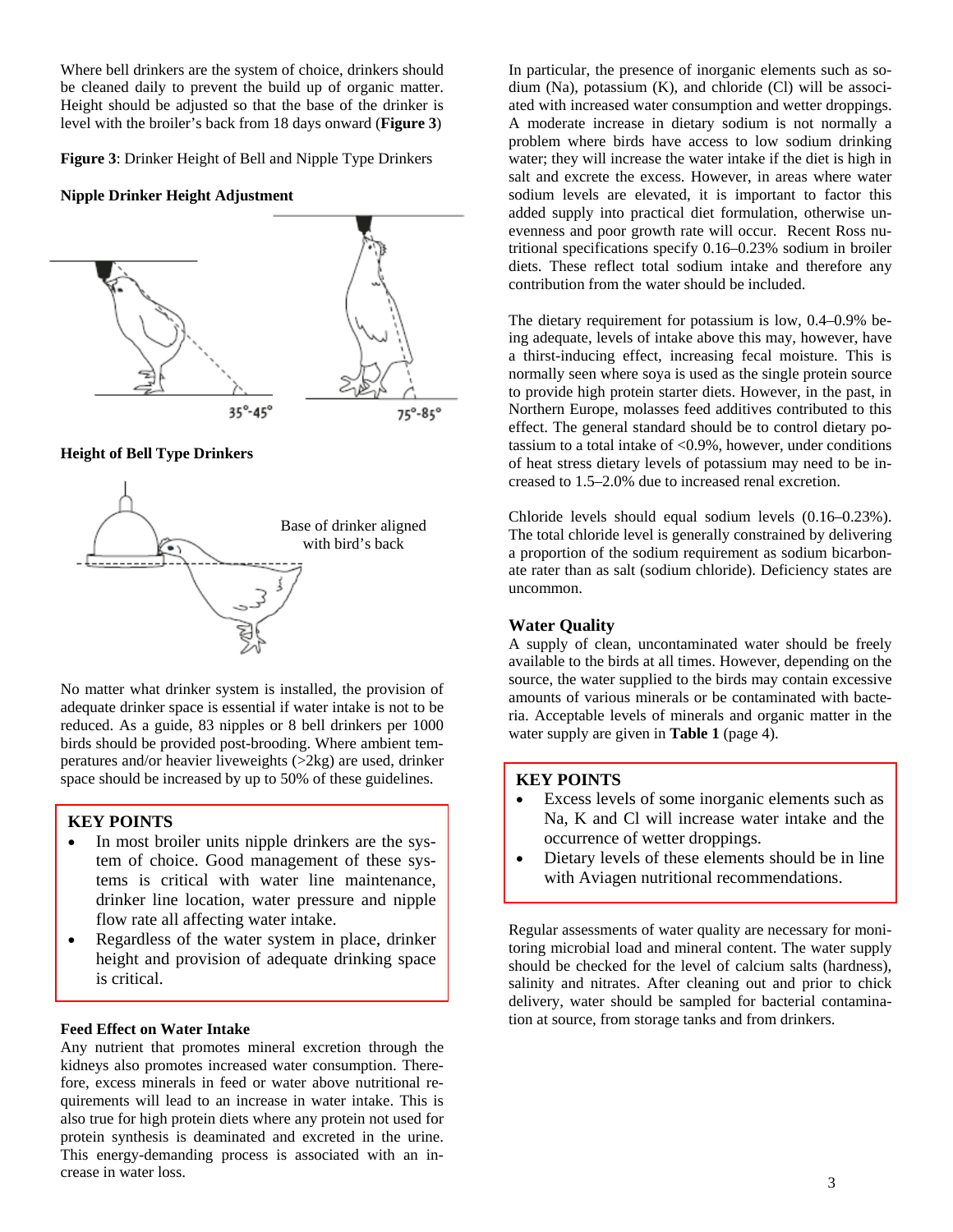| Table 1: Water Quality Criteria for Poultry |  |
|---------------------------------------------|--|
|---------------------------------------------|--|

| Criteria                   | Concentration<br>(ppm) | <b>Comments</b>                                                                                                                                    |  |  |
|----------------------------|------------------------|----------------------------------------------------------------------------------------------------------------------------------------------------|--|--|
| <b>Total Dissolved</b>     | $0 - 1000$             | Good                                                                                                                                               |  |  |
| Solids (TDS)               | 1000-3000              | Satisfactory: Wet droppings may result at the upper limit                                                                                          |  |  |
|                            | 3000-5000              | Poor: Wet droppings, reduced water intake, poor growth and increased mortality                                                                     |  |  |
|                            | >5000                  | Unsatisfactory                                                                                                                                     |  |  |
| Hardness                   | $<$ 100 Soft           | Good: No problems                                                                                                                                  |  |  |
|                            | $>100$ Hard            | Satisfactory: No problem for poultry but can interfere with effectiveness of soap and<br>many disinfectants and medications administered via water |  |  |
| pH                         | $<$ 6                  | Poor: Performance problem, corrosion of water system                                                                                               |  |  |
|                            | $6.0 - 6.4$            | Poor: Potential problems                                                                                                                           |  |  |
|                            | $6.5 - 8.5$            | Satisfactory: Recommended for poultry                                                                                                              |  |  |
|                            | >8.6                   | Unsatisfactory                                                                                                                                     |  |  |
| Sulphates                  | 50-200                 | Satisfactory: May have a laxative effect if Na or Mg >50ppm                                                                                        |  |  |
|                            | 200-250                | Maximum desirable level                                                                                                                            |  |  |
|                            | 250-500                | May have a laxative effect                                                                                                                         |  |  |
|                            | 500-1000               | Poor: Laxative effect but birds may adjust, may interfere with copper absorption, additive<br>laxative effect with chlorides                       |  |  |
|                            | >1000                  | Unsatisfactory: Increases water intake and wet droppings, health hazard for the young<br>birds                                                     |  |  |
| Chloride                   | 250                    | Satisfactory: Highest desirable level, levels as low as 14ppm may cause problems if so-<br>dium is higher than 50ppm                               |  |  |
|                            | 500                    | Maximum desirable level                                                                                                                            |  |  |
|                            | >500                   | Unsatisfactory: Laxative effect, wet droppings, reduces feed intake, increases water in-<br>take                                                   |  |  |
| Potassium                  | $<$ 300                | Good: No problems                                                                                                                                  |  |  |
|                            | >300                   | Satisfactory: Depends upon the alkalinity and pH                                                                                                   |  |  |
| Magnesium                  | 50-125                 | Satisfactory: If sulphate level >50ppm magnesium sulphate (laxative) will form                                                                     |  |  |
|                            | >125                   | Laxative effect with intestinal irritation                                                                                                         |  |  |
|                            | 350                    | Maximum                                                                                                                                            |  |  |
| Nitrate Nitrogen           | 10                     | Maximum (sometimes levels of 3mg/l will affect performance)                                                                                        |  |  |
| Nitrates                   | trace                  | Satisfactory                                                                                                                                       |  |  |
|                            | $>$ trace              | Unsatisfactory: Health hazard (indicates organic material fecal contamination)                                                                     |  |  |
| Iron                       | < 0.3                  | Satisfactory                                                                                                                                       |  |  |
|                            | >0.3                   | Unsatisfactory: Growth of iron bacteria (clogs water system and bad odor)                                                                          |  |  |
| Fluoride                   | $\overline{2}$         | Maximum                                                                                                                                            |  |  |
|                            | >40                    | Unsatisfactory: Causes soft bones                                                                                                                  |  |  |
| <b>Bacterial Coliforms</b> | $0$ cfu/ml             | Ideal: Levels above indicates fecal contaminations                                                                                                 |  |  |
| Calcium                    | 600                    | Maximum level                                                                                                                                      |  |  |
| Sodium                     | 50-300                 | Satisfactory: Generally no problem, however may cause loose droppings if sulphates<br>$>50$ ppm or if chloride $>14$ ppm                           |  |  |

#### **NOTE**

*1ppm approximates to 1mg Courtesy of Dr Carlos Antonio Debortoli (2005)*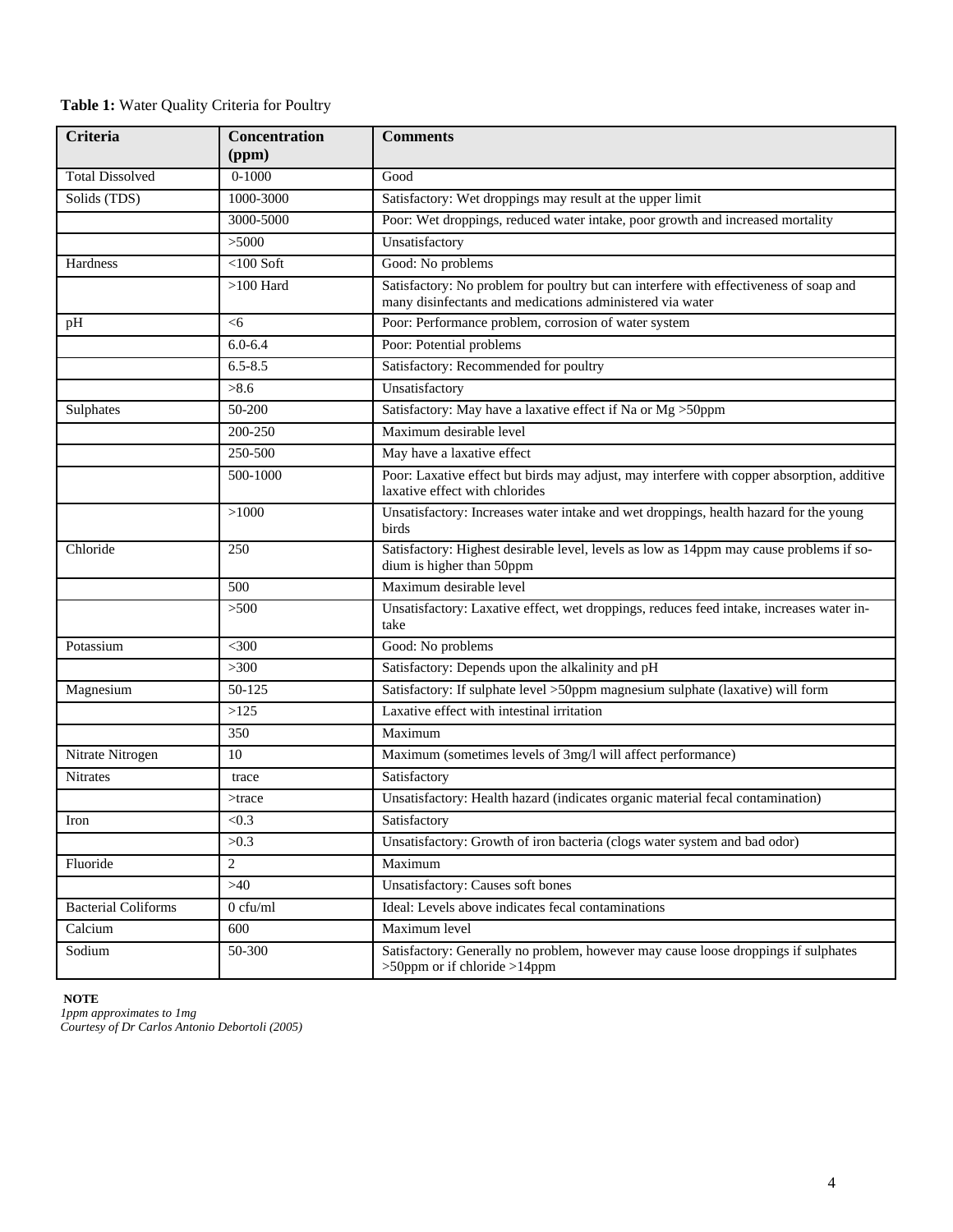Regular assessments of water quality throughout the production period itself should also be made. Ideally, these should be taken from a tap between the tank and the first drinker. Where the facility of a tap does not exist, the water sample should be taken from the first drinker. The main water connection at the top of the drinker should be removed and drained so that any build up of bacteria and debris can be flushed through allowing an accurate water sample to be taken. Water should be left running for at least 2 to 3 minutes before the sample is taken. As with all testing, the results should properly reflect the water status and therefore care to avoid contamination either during sampling or during transport to the laboratory is necessary.

If proper maintenance of the water line does not occur, microbial contamination can build up, affecting bird performance, reducing the effectiveness of medication and vaccination and reducing nipple flow rate. Implementing a regular water sanitation and line cleaning program will prevent the build up of microbial contamination. Controlling bacterial load is much more difficult with open drinker systems as they are exposed to contamination by fecal dust and the oral and nasal secretions of birds as they drink (**Table 2**).

Closed nipple systems have the advantage of reducing disease spread, but even with these, dosing with a sanitizer that is effective in the presence of organic load and biofilm is regularly required. Chlorination to give between 3 and 5ppm at drinker level (using for example chlorine dioxide), or UV radiation are effective means of controlling bacterial contamination. Treatment should occur at the point of water entry into the house.

High levels of calcium salts or iron in the water may lead to the valves and pipes of the drinker system becoming blocked. Where this is a problem, it is advisable to filter the supply using a filter which has a mesh of 40-50 microns. For further information on water line sanitation programs, please refer to **AviaTech - Water Line Sanitation**, August 2007.

**Table 2:** Effect of Drinker Types on Water Bacteria Contamination *(Micro-Organisms/ml of Sample). Adapted from Macari and Amaral, 1997.* 

# **KEY POINTS**

- A supply of clean, uncontaminated water should be freely available at all times.
- Regular assessments of water quality should be made to ensure microbial load and mineral content are within acceptable levels.

#### **Conclusion**

Water is an essential ingredient for life, a clean supply of which should be readily available from placement throughout production. Any restriction in water intake or contamination of water *per se* will ultimately affect the growth rate and overall performance of the bird. There are many factors that can affect water intake including age, sex, environmental temperature, water temperature and the drinker system type. The bacterial and physical quality of water should be monitored regularly and where required corrective action taken to ensure that bird performance is not compromised.

### **In Summary**

• Unrestricted access to a source of good quality water at an appropriate delivery temperature  $(50-54\text{°F} / 10-12\text{°C})$ should be available.

• Provide adequate drinker space and ensure that drinkers are easily accessed by the whole flock.

• Monitor the feed to water ratio daily to check that birds are drinking sufficient water.

Make allowances for increased water intake at higher temperatures (6.5% increase per degree over  $70^{\circ}$ F (21 $^{\circ}$ C).

• In hot weather, take steps to ensure that water is as cool as possible, e.g. flush drinker lines, use a cool pad, position tankers and drinkers underground or insulate.

Regular testing of the water supply for temperature, bacterial load and mineral content should occur and where necessary the appropriate corrective action taken.

**NOTES**  *+ Entrance means the first drinker in the chicken house.* 

*++ End means the last drinker in the chicken house.* 

*The water was not treated.* 

| Micro-                                       | <b>Nipple</b>         |                   | <b>Bell Drinker</b> |               |
|----------------------------------------------|-----------------------|-------------------|---------------------|---------------|
| <b>Organisms</b>                             | Entrance <sup>+</sup> | $\text{End}^{++}$ | <b>Entrance</b>     | End           |
| <b>Total Coliforms</b>                       | 640                   | 3,300             | 1,600               | 1,700,000,000 |
| <b>Fecal Coliforms</b>                       | 130                   | 230               | 1,000               | 80,000,000    |
| Escherichia Coli                             | 110                   | 900               | 900                 | 66,000,000    |
| Fecal Streptococcus                          | 55                    | 1,200             | 2,000               | 36,000,000    |
| Mesofiles Micro-<br>Organisms <sup>+++</sup> | 24,000                | 700,000,000       | 86,000              | 1,400,000,000 |

*<sup>+++</sup> Mesofiles Micro-Organisms – total count of saprophytes and pathogenic microorganisms.*